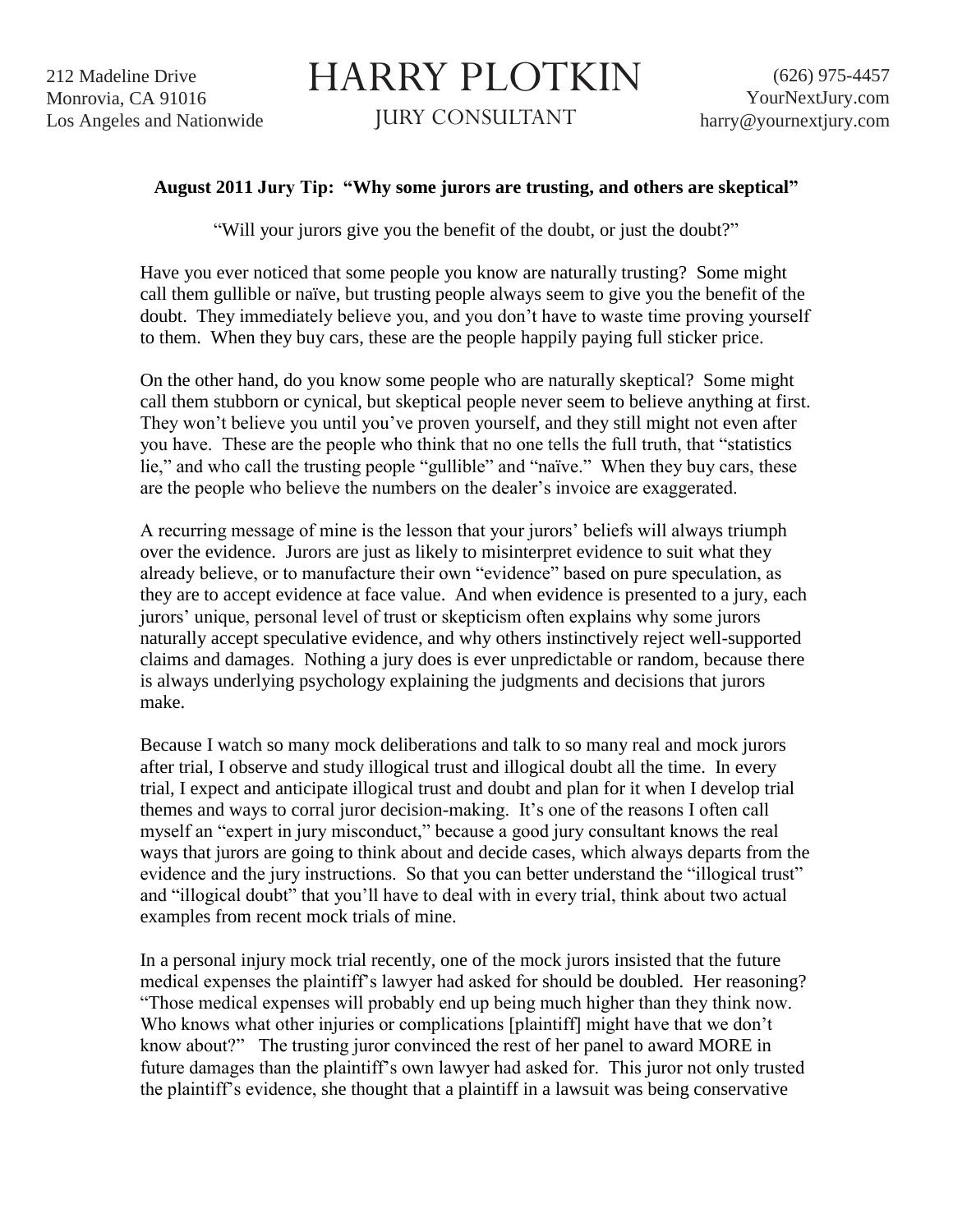and modest when it came to money. When I talked to her after the deliberation, she had a number of reasons why she felt that way. She was thinking about the "percentage" that the plaintiff would have to pay his lawyer. She was thinking about the rising cost of health care over time. She was even assuming that—"like when you get a bid for your home from a contractor"—the estimated cost of future medical care was underestimated. And most telling, she believed that the plaintiff"s lawyer could probably only ask for future expenses he could prove, but not future medical expenses he couldn"t prove for sure were necessary. Having talked to thousands of real and mock jurors over the past decade, I can guarantee you that she's not alone in thinking that way.

A week later, in a business mock trial, one of the mock jurors refused to award more than half of the lost profits the plaintiff was seeking. She didn't have any evidentiary basis for wanting to cut their damages in half; the defense counsel had asked for much less, but never built an argument for half. In fact, the mock juror readily admitted that she agreed with the plaintiff on liability. So what was her reasoning? "Future damages are just speculative, 'best-case scenario' numbers. The [company]'s real damages are probably like half of that." The skeptical jurors managed to force the other jurors to compromise and reduce their verdict to a number that didn't align with the evidence in any way, simply because she felt that the future damage calculations were "speculative."

Of course, she was right in a way—all future damages are speculative, by definition. But her assumption that an expert's educated estimate "must be" exaggerated was an instinctive, unshakeable belief of hers that had nothing to do with how she felt about the evidence or the claims. When I talked to her after the deliberation, she insisted that she would "always" assume that damages are being inflated, in any lawsuit or dispute. Having talked to thousands of real and mock jurors over the past decade, I can guarantee you that she"s not alone in thinking that way.

So here is yet another dimension to add to your assessment of jurors, and your criteria when selecting a jury. How cynical and skeptical are your jurors, in general and in ways that relate to your damages? The level of instinctual trust or skepticism in each juror will go a long way in shaping and magnifying how much (or how little) money your jury will ultimately award in damages—no matter how they feel about liability.

Identifying these jurors isn"t particularly difficult, unless your judge restricts your time or the topics you can discuss in voir dire. Pick any topic—disability claims, worker"s compensation claims, and insurance claims are three that relate very well to lawsuit damages—and ask neutral, non-leading questions designed to get your jurors talking about what they instinctively ASSUME in unclear situations. I"ve seen many jurors tell my clients in voir dire that they think most people who claim to be disabled and unable to work are lying and could work if they really wanted to. Some jurors have even insisted that disabled people intentionally injure themselves to file claims and get paid for nothing. But I've also seen many jurors insist that anyone with a disability must be disabled, because they couldn"t imagine a person not wanting to work.